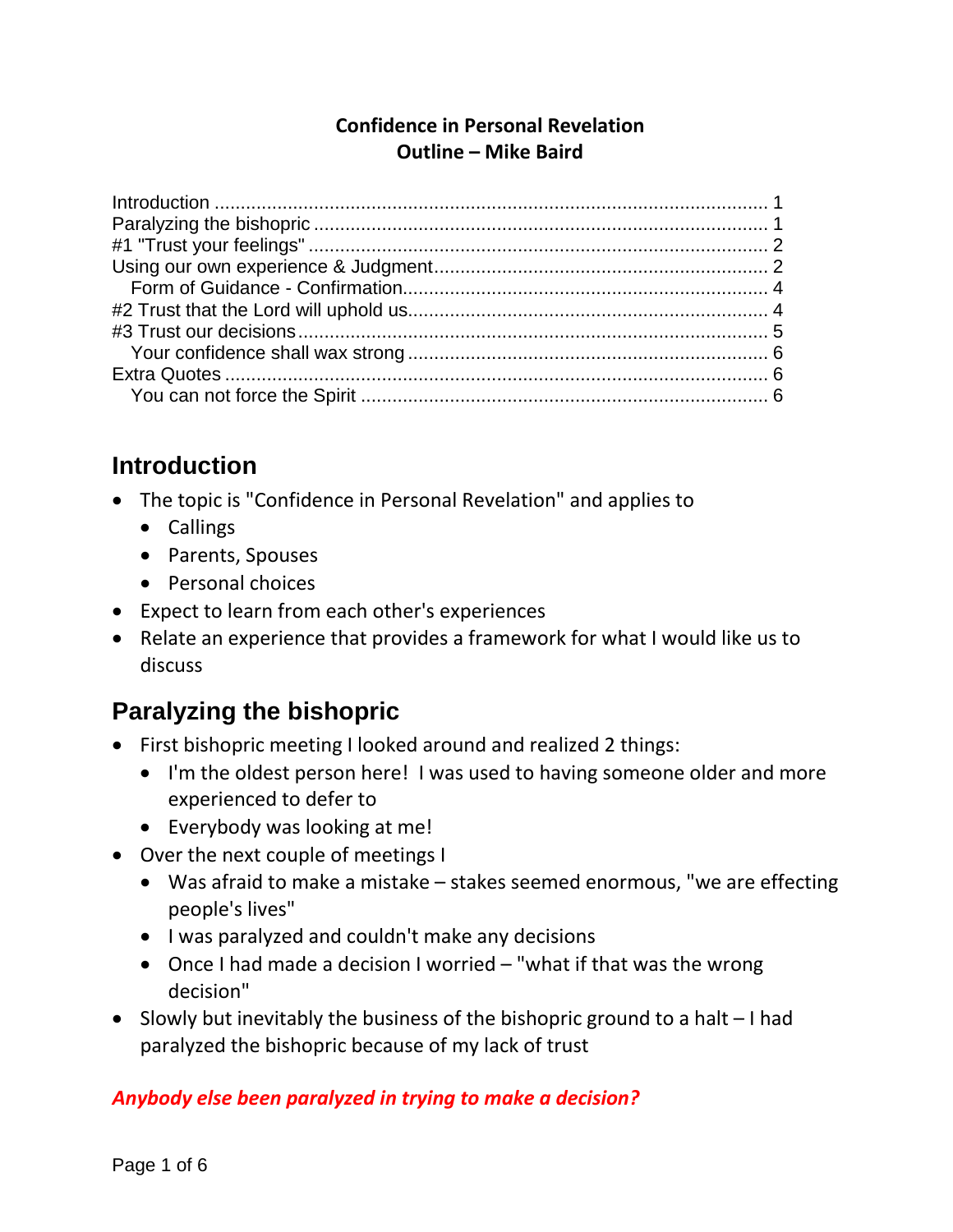- Calling?
- Personal decisions?
- With children?
- Three "Trust" lessons to be learned from this experience for us to discuss

## <span id="page-1-0"></span>**#1 "Trust your feelings"**

• President Steven Dalton

"Trust your feelings bishop, almost all revelations will come to you as feelings" (Personal conversation, Nov 2002)

#### *Why would he say that?*

• 1 Nephi 17:45

"… he hath spoken unto you in a still small voice, but ye were past feeling, that ye could not feel his words"

• Boyd K Packer

"We do not have the words (even the scriptures do not have words) which perfectly describe the Spirit. The scriptures usually use the word voice, which does not exactly fit. These delicate, refined spiritual communications are not seen with our eyes nor heard with our ears.… It is a voice that one feels more than one hears…. I have come to know that inspiration comes more as a feeling than as a sound." (A Watchman on the Tower , pg 279)

### *What can get in the way of trusting our feelings?*

- Fear we are afraid to make mistakes
- Uncertainty is this a feeling of the Spirit?
- Doubt Will I really receive guidance? Does the Lord really care about this?
- Inexperience

## <span id="page-1-1"></span>**Using our own experience & Judgment**

#### *Do we receive revelation for every single thing?*

- Trivial matters Use our own experience & judgment
	- Dallin H Oaks

" Similarly, the Spirit of the Lord is not likely to give us revelations on matters that are trivial. I once heard a young woman in testimony meeting praise the spirituality of her husband, indicating that he submitted every question to the Lord. She told how he accompanied her shopping and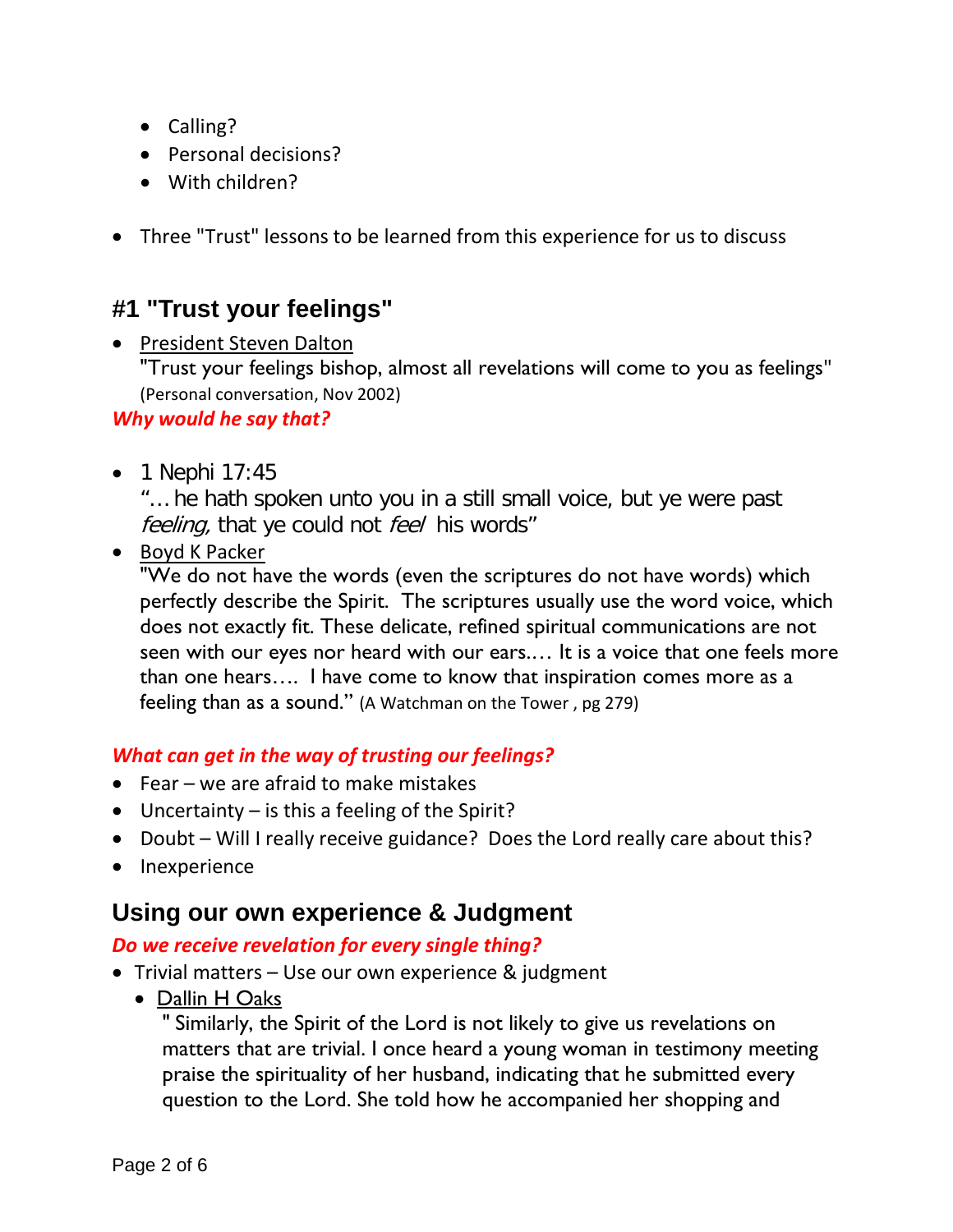would not even choose between different brands of canned vegetables without making his selection a matter of prayer. That strikes me as improper. I believe the Lord expects us to use the intelligence and experience He has given us to make these kinds of choices." ("Revelation," New Era, Sept. 1982, 38)

- Many choices we know what to choose
- Our feelings will let us know
- If it is important the Spirit will guide us
	- We have the gift of the Holy Ghost
	- Boyd K Packer

"We should go about our life in an ordinary, workaday way, following the routines and rules and regulations that govern life.… [These] are valuable protection. Should we stand in need of revealed instruction to alter our course, it will be waiting along the way as we arrive at the point of need." (A Watchman on the Tower , pg 279)

• Dallin H Oaks

"If the choice is important for reasons unknown to us, such as the ... choice between two cans of vegetables when one contains a hidden poison, the Lord will intervene and give us guidance. Where a choice will make a real difference in our lives—obvious or not—and where we are living in tune with the Spirit and seeking its guidance, we can be sure that we will receive the guidance we need to attain our goal. The Lord will not leave us unassisted when a choice is important to our eternal welfare." ("Revelation," New Era, Sept. 1982, 38)

• Bruce R McConkie

" You go to work, and you use the agency and power and ability that God has given you. You use every faculty, you get all the judgment that you can centered on the problem, you make up your own mind, and then, to be sure that you don't err, you counsel with the Lord. You talk it over. You say, "This is what I think; what do you think?" And if you get the calm, sweet surety that comes only from the Holy Spirit, you know you've reached the right conclusion; but if there's anxiety and uncertainty in your heart, then you'd better start over, because the Lord's hand is not in it, and you're not getting the ratifying seal that, as a member of the Church who has the gift of the Holy Ghost, you are entitled to receive." (Bruce R. McConkie, "Agency or Inspiration?" *New Era,* Jan. 1975, 38)

#### *If we don't receive revelation for everything how do we know what we are doing is right?*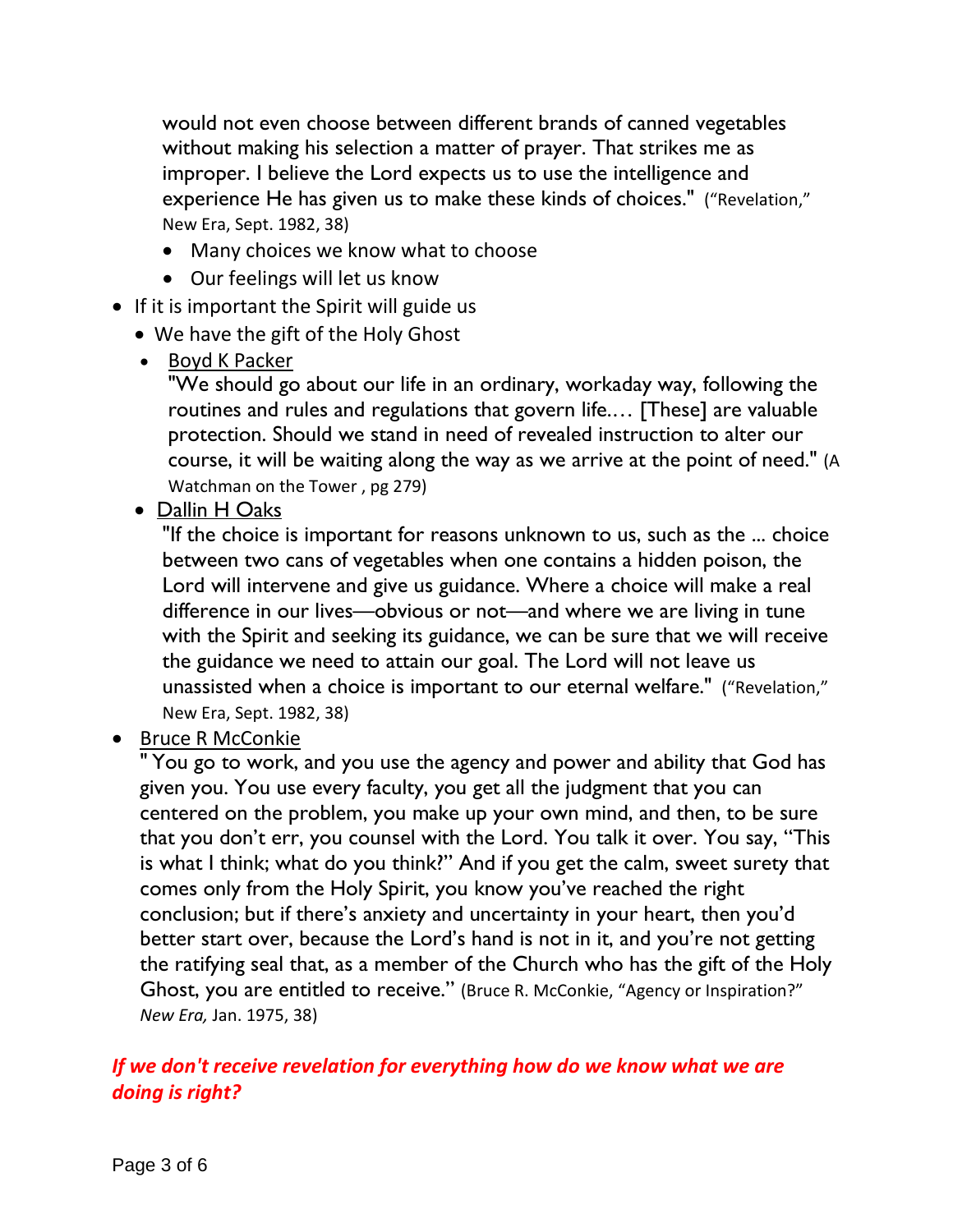## <span id="page-3-0"></span>*Form of Guidance - Confirmation*

- A form of guidance we receive from the Spirit is really that of confirmation when we deal with matters we are experienced with
	- In these cases we move forward based on our experience, knowledge and understanding
	- We will feel settled in the Spirit in what we do
	- The Spirit will let us know if it should do otherwise and if so we will feel uncomfortable and not settled
	- President Steven D Dalton

" Sometimes, a set of facts will be presented to you, and based upon your experience, as you mention, you feel a confirmation as you move forward with what your experiences have taught. It seems reasonable, it feels right, and it IS right.

AND THEN, a set of facts present themselves, and they are exactly the same as the first. However, doing what seemed so reasonable and right as in the first instance, now seems WRONG. Logically and reasonably, the same fact situation should result in the same course of action, but the spirit says differently, and the spirit is always right." (Personal Correspondence 11/21/2008)

## <span id="page-3-1"></span>**#2 Trust that the Lord will uphold us**

- In paralyzing the bishopric I was not trusting the Lord
	- I was called and set apart, given priesthood Keys
	- I was on his errand
	- Similar to the message in the book "Believing Christ"
		- We believe *in* Christ vs We believe *what* He says

### *Anybody else felt this way before in a calling or as a parent?*

- We need to learn to trust that we will receive promised guidance
	- In callings
	- As parents
- D&C 100:5-8

"5)Therefore, verily I say unto you, lift up your voices unto this people; speak the thoughts that I shall put into your hearts, and you shall not be confounded before men;

6)For it shall be given you in the very hour, yea, in the very moment,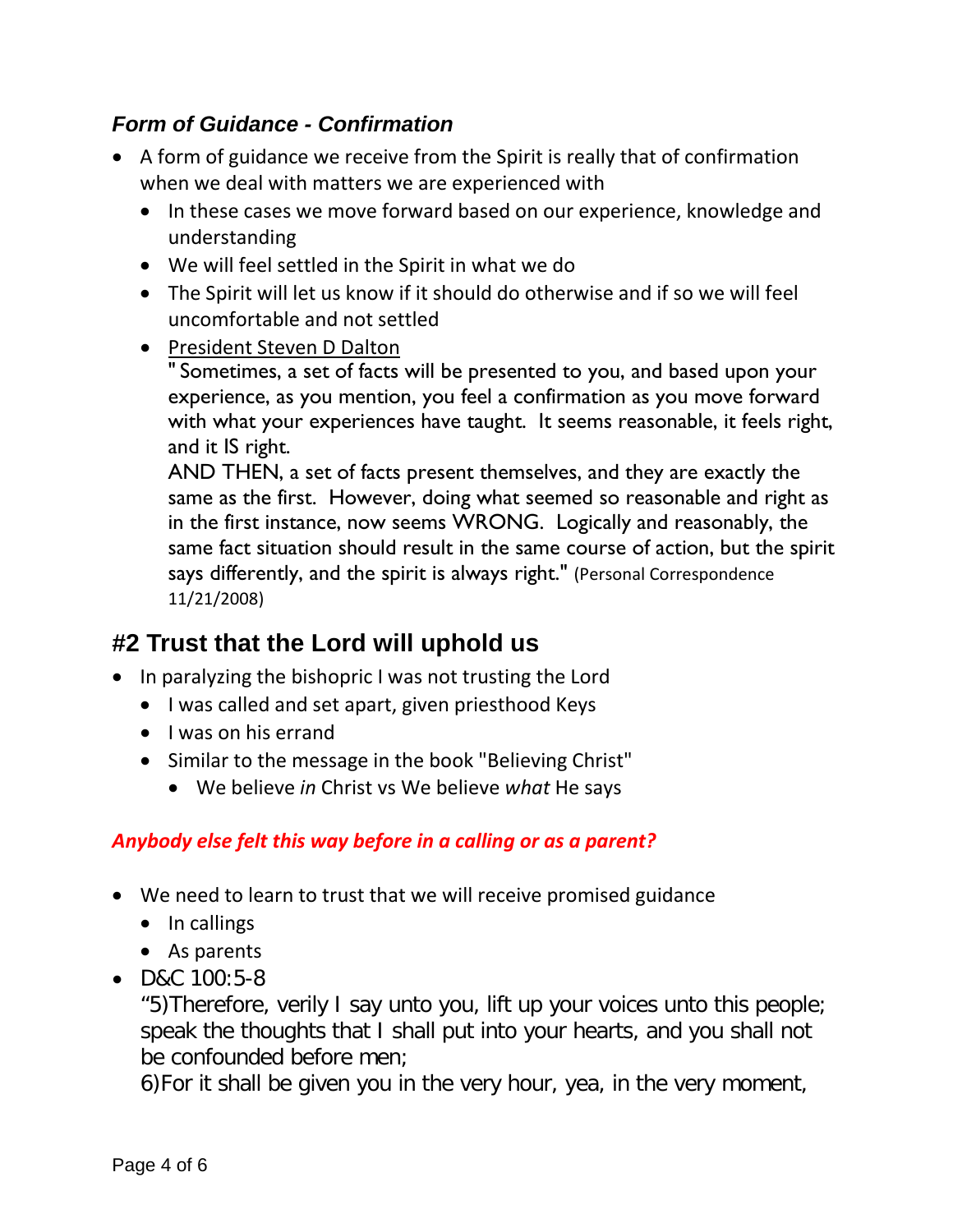what ye shall say.

7)But a commandment I give unto you, that ye shall declare whatsoever thing ye declare in my name, in solemnity of heart, in the spirit of meekness, in all things.

8) And I give unto you this promise, that inasmuch as ye do this the Holy Ghost shall be shed forth in bearing record unto all things whatsoever ye shall say."

- "Learn to trust in the Lord that he will uphold us"
	- As a parent
	- In our callings

## <span id="page-4-0"></span>**#3 Trust our decisions**

- Paralyzing the bishopric
	- Once a decision was made I worried it was wrong and begin second guessing

## *Anybody here ever been in that situation?*

### *What causes us to second guess?*

- Often we second guess because things did not turn out as we expect
	- In particular it may cause us to second guess huge decisions
		- We waste enormous amounts of energy and time worrying about things that are in the past that we can not change
- Sometimes events take an unexpected turn
	- Things don't turn out the way we expected
	- We forget the words of the scripture: "All things shall work together for your good (D&C 90:24)

## *How do we learn to trust decisions and not second guess and cause ourselves and other needless anguish?*

•  $D&C&6:22-23$ 

"Verily, verily, I say unto you, if you desire a further witness, cast your mind upon the night that you cried unto me in your heart, that you might know concerning the truth of these things.

Did I not speak peace to your mind concerning the matter? What greater witness can you have than from God?"